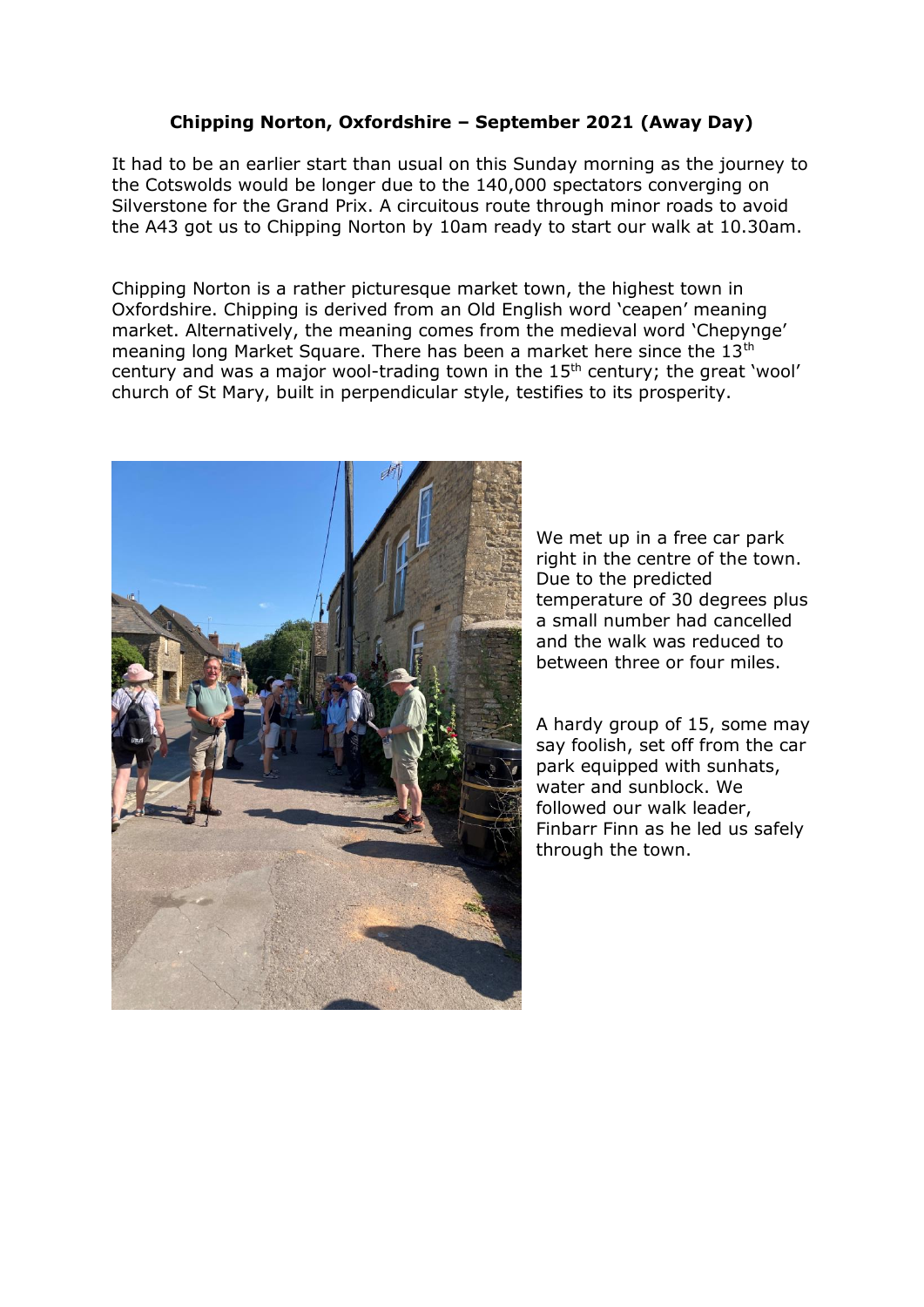Crossing the road from the car park though narrow streets and alleyways we headed downhill.

A plaque on the wall of terraced thatched cottages commemorated pilots that had been lost in 1942.





On reaching the church of St Mary the Virgin there were already signs of preparation for the morning service.

Chipping Norton castle was noted here on our map, but all that remains of this Mott and Bailey structure is the mound on which it stood.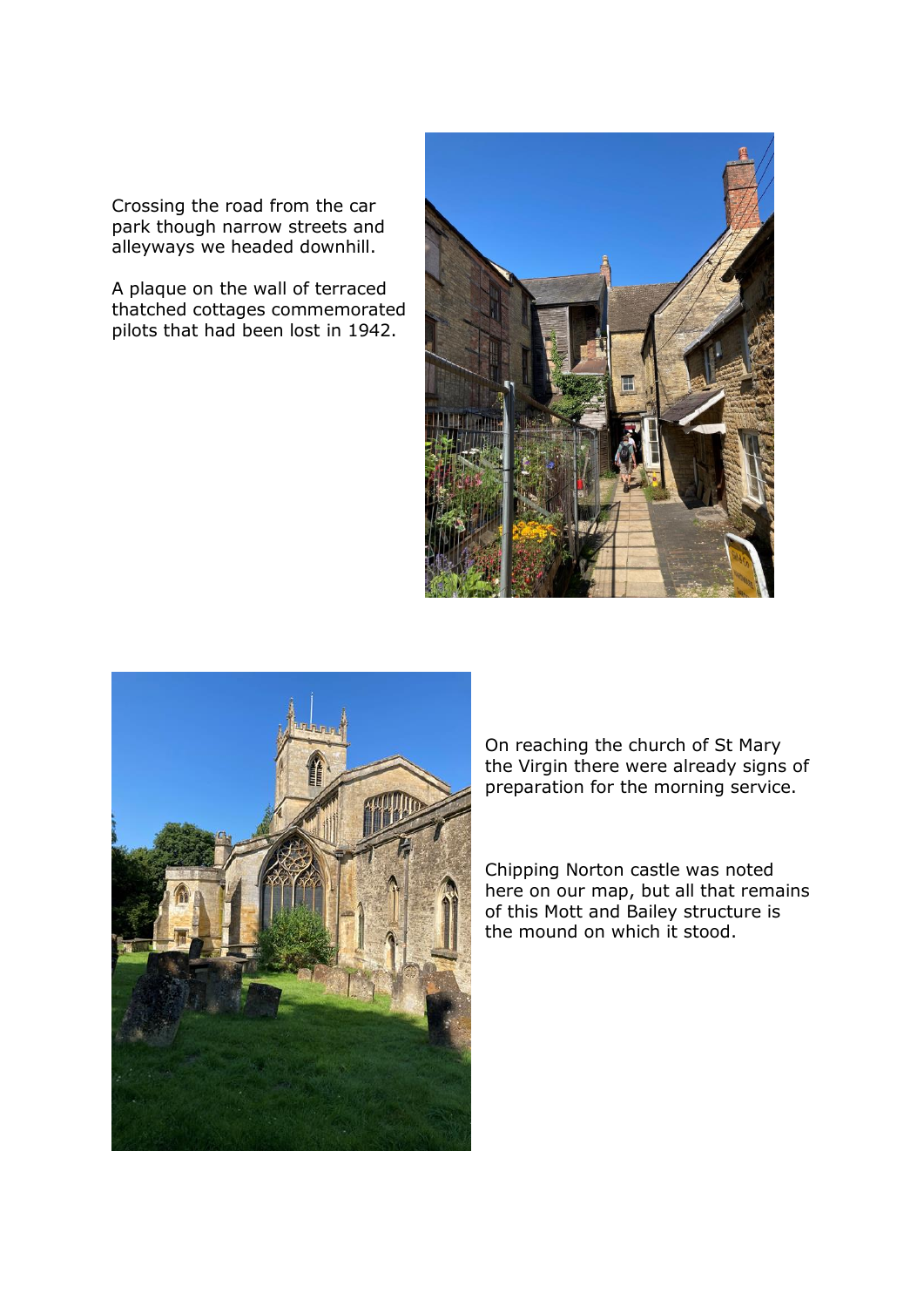Before leaving the churchyard, those not wishing to tackle the steep climb ahead were shown a different shorter route and we would meet up again soon after. The rest left the church yard beneath shady boughs of sweet smelling lime trees and started the steep ascent away from the town. The path was strewn to either side with meadow flowers, butterflies danced around the Knapweed heads, yellow Lady's Bedstraw scrambled between Cornflowers and Oxeye Daisy as we continued the climb.



Looking back the town could be seen laid out on the opposing heights in the morning sun.

The tinny sound of the church bell tolled eleven as we reached a farm track that would deposit us into the picturesque village of Over Norton.

The village square was our resting spot in the shade of a bus shelter where the other group were waiting for us.

Close by was the now defunct village pump over which was built the Fountain Monument of Over Norton. It was erected by the four surviving children of Colonel Henry Dawkins and his wife Emma, who both died in 1864.